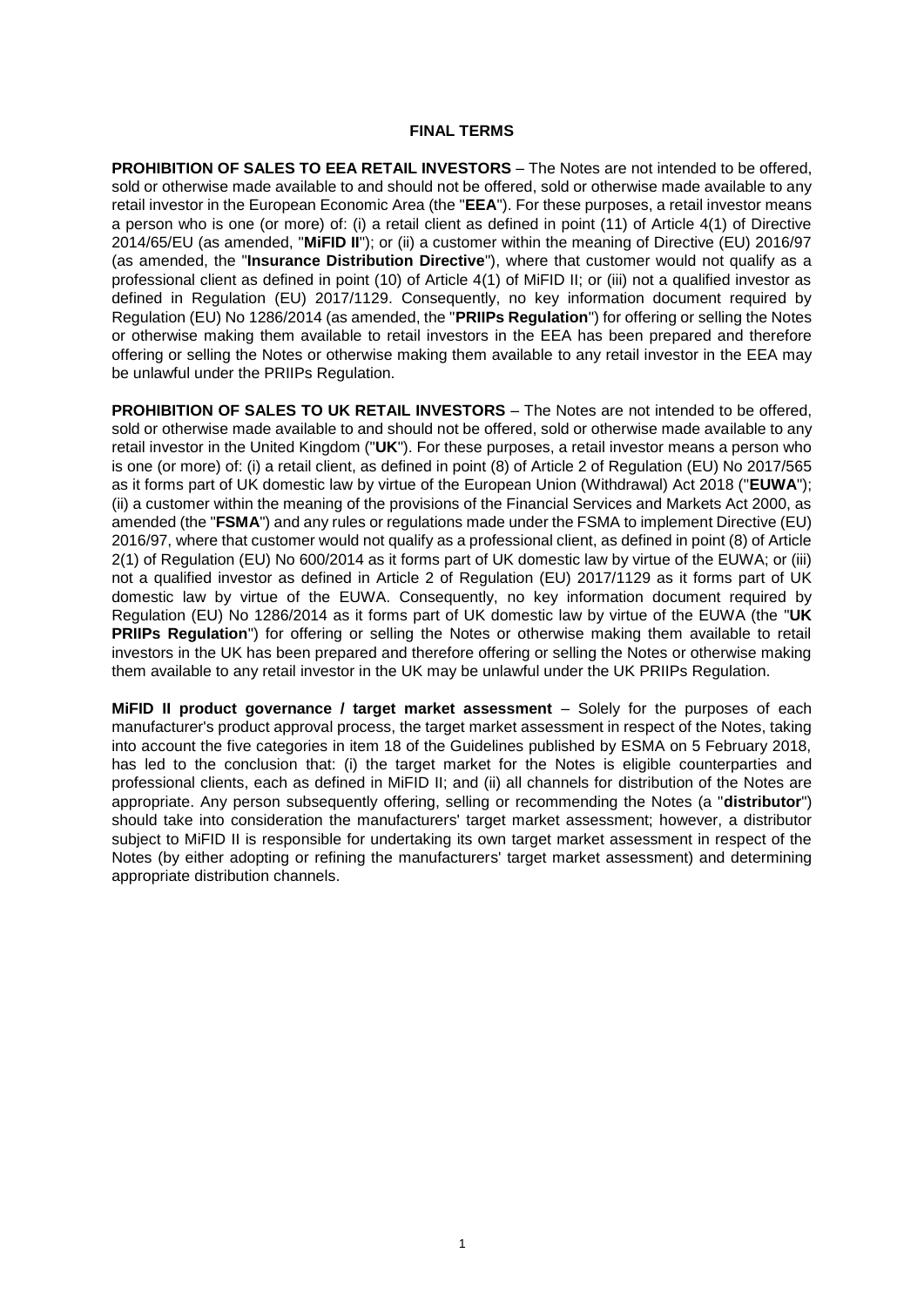### *Final Terms dated 5 April 2022*

### *BNP PARIBAS*

### *(incorporated in France)*

### *(the Issuer)*

# *Legal entity identifier (LEI): R0MUWSFPU8MPRO8K5P83 Issue of EUR 1,500,000,000 Fixed Rate Senior Non Preferred Notes due 7 April 2032 ISIN Code: FR0014009LQ8 under the €90,000,000,000 Euro Medium Term Note Programme (the Programme)*

Any person making or intending to make an offer of the Notes may only do so in circumstances in which no obligation arises for the Issuer or any Dealer to publish a prospectus pursuant to Article 3 of the Prospectus Regulation or to supplement a prospectus pursuant to Article 23 of the Prospectus Regulation, in each case, in relation to such offer.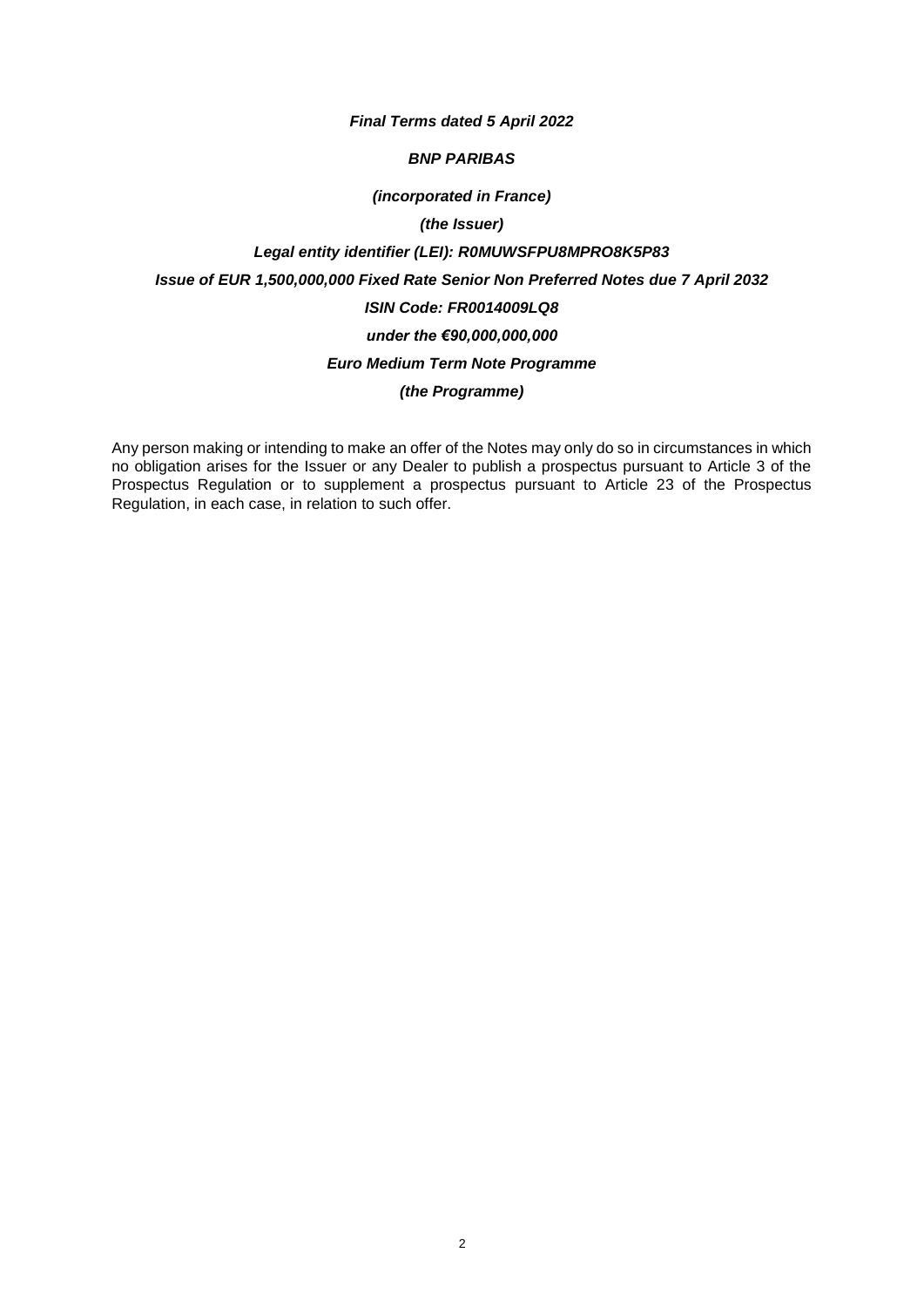### **PART A – CONTRACTUAL TERMS**

Terms used herein shall be deemed to be defined as such for the purposes of the Conditions (the "**Conditions**") set forth under the section entitled "Terms and Conditions of the French Law Notes" in the Base Prospectus dated 2 July 2021 which received approval n° 21-273 from the *Autorité des marchés financiers* ("**AMF**") on 2 July 2021 and each supplement to the Base Prospectus published and approved on or before the date of these Final Terms (copies of which are available as described below) (the "**Supplements**") (provided that to the extent any such Supplement (i) is published and approved after the date of these Final Terms and (ii) provides for any change to the Conditions of the Notes such changes shall have no effect with respect to the Conditions of the Notes to which these Final Terms relate) which together constitute a base prospectus for the purposes of Regulation (EU) 2017/1129 (as amended, the "**Prospectus Regulation**") (the "**Base Prospectus**"). This document constitutes the Final Terms of the Notes described herein for the purposes of the Prospectus Regulation, and must be read in conjunction with the Base Prospectus to obtain all relevant information. **The Base Prospectus and any Supplement(s) to the Base Prospectus are available for viewing at <https://invest.bnpparibas/en/> and [https://rates](https://rates-globalmarkets.bnpparibas.com/gm/Public/LegalDocs.aspx)[globalmarkets.bnpparibas.com/gm/Public/LegalDocs.aspx](https://rates-globalmarkets.bnpparibas.com/gm/Public/LegalDocs.aspx) and, with these Final Terms, on the AMF website [\(www.amf-france.org\)](http://www.amf-france.org/) and copies may be obtained free of charge at the specified office of the Principal Paying Agent.**

| 1.                                     | Issuer:                                                  |                                               | <b>BNP Paribas</b>                                                            |
|----------------------------------------|----------------------------------------------------------|-----------------------------------------------|-------------------------------------------------------------------------------|
| 2.                                     | (i)                                                      | Trade Date:                                   | 31 March 2022                                                                 |
|                                        | (ii)                                                     | Series Number:                                | 19739                                                                         |
|                                        | (iii)                                                    | Tranche Number:                               | 1                                                                             |
| 3.                                     |                                                          | <b>Specified Currency:</b>                    | Euro ("EUR")                                                                  |
| <b>Aggregate Nominal Amount:</b><br>4. |                                                          |                                               |                                                                               |
|                                        | (i)                                                      | Series:                                       | EUR 1,500,000,000                                                             |
|                                        | (ii)                                                     | Tranche:                                      | EUR 1,500,000,000                                                             |
| 5.                                     |                                                          | <b>Issue Price of Tranche:</b>                | 99.839 per cent. of the Aggregate Nominal Amount                              |
| 6.                                     |                                                          | Minimum Trading Size:                         | Not applicable                                                                |
| 7.                                     | (i)                                                      | <b>Specified Denomination:</b>                | EUR 100,000                                                                   |
|                                        | (ii)                                                     | <b>Calculation Amount:</b>                    | EUR 100,000                                                                   |
| 8.                                     | (i)                                                      | <b>Issue Date:</b>                            | 7 April 2022                                                                  |
|                                        | (ii)                                                     | <b>Interest Commencement</b><br>Date:         | <b>Issue Date</b>                                                             |
| 9.                                     | (i)                                                      | <b>Maturity Date:</b>                         | 7 April 2032                                                                  |
|                                        | (ii)                                                     | Business Day Convention<br>for Maturity Date: | Following                                                                     |
| 10.                                    |                                                          | Form of Notes:                                | <b>Bearer</b>                                                                 |
| 11.                                    |                                                          | <b>Interest Basis:</b>                        | 2.100 per cent. Fixed Rate per annum (further<br>particulars specified below) |
| 12.                                    |                                                          | Coupon Switch:                                | Not applicable                                                                |
| 13.                                    | <b>Redemption/Payment Basis:</b>                         |                                               | Redemption at par                                                             |
| 14.                                    | Change of Interest Basis or<br>Redemption/Payment Basis: |                                               | Not applicable                                                                |
| 15.                                    |                                                          | Put/Call Options:                             | Not applicable                                                                |
| 16.                                    | Exchange Rate:                                           |                                               | Not applicable                                                                |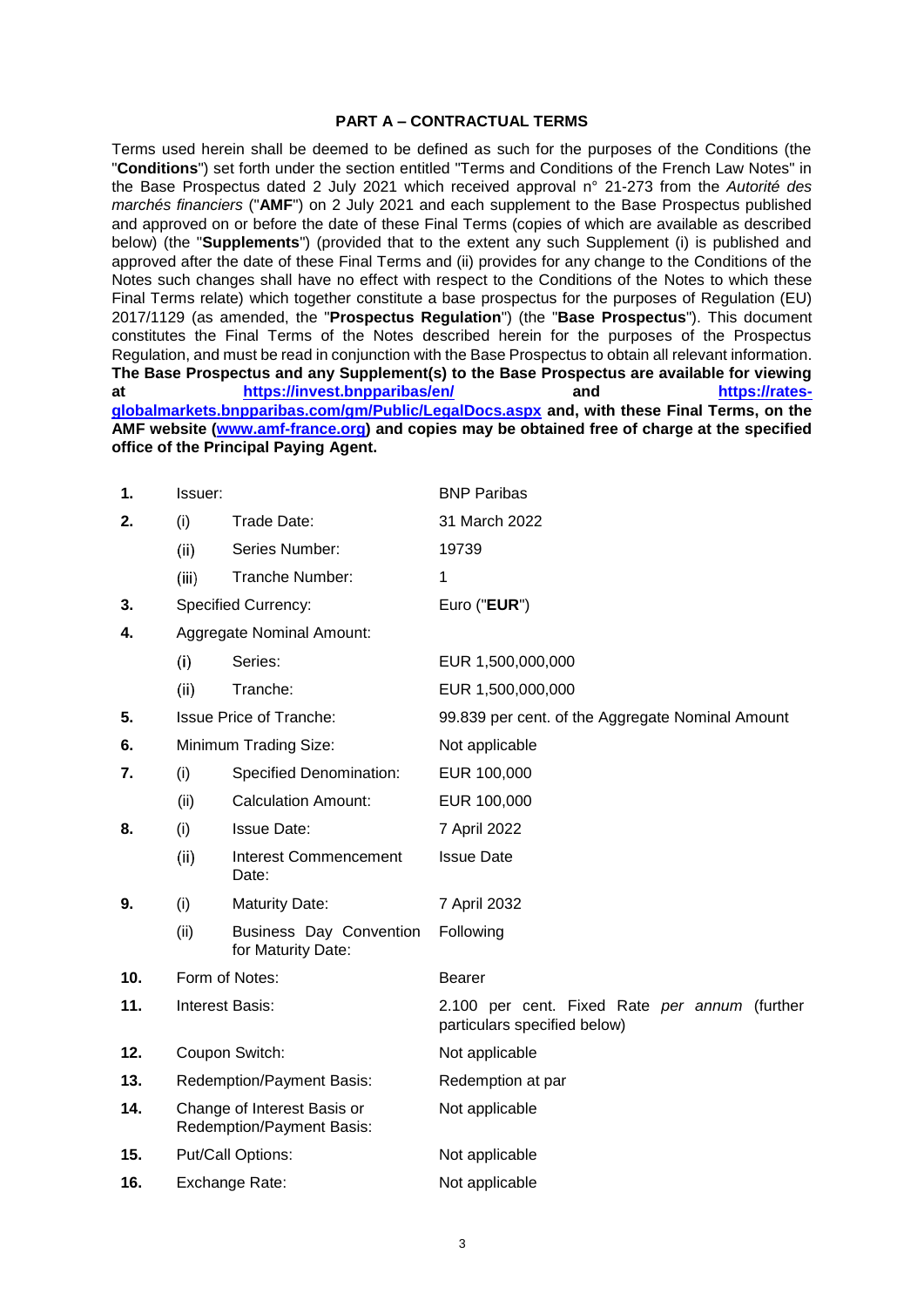| 17. | Status of the Notes:    | Senior Non Preferred Notes                                                                         |
|-----|-------------------------|----------------------------------------------------------------------------------------------------|
|     |                         | <b>MREL/TLAC Criteria Event: Not applicable</b>                                                    |
| 18. | Knock-in Event:         | Not applicable                                                                                     |
| 19. | Knock-out Event:        | Not applicable                                                                                     |
| 20. | Method of distribution: | Syndicated                                                                                         |
| 21. | <b>Hybrid Notes:</b>    | Not applicable                                                                                     |
| 22. | Tax Gross-Up:           | Condition 6(e) (No Gross-Up) of the Terms and<br>Conditions of the French Law Notes not applicable |

# **PROVISIONS RELATING TO INTEREST (IF ANY) PAYABLE**

| 23. | Interest: |                                                                                            | Applicable                                                                                  |
|-----|-----------|--------------------------------------------------------------------------------------------|---------------------------------------------------------------------------------------------|
|     | (i)       | Interest Period(s):                                                                        | As per Conditions                                                                           |
|     | (ii)      | <b>Interest Period End</b><br>$Date(s)$ :                                                  | 7 April in each year, from and including 7 April 2023<br>to and including the Maturity Date |
|     | (iii)     | <b>Business Day Convention</b><br>for Interest Period End<br>$Date(s)$ :                   | Not applicable                                                                              |
|     | (iv)      | Interest Payment Date(s):                                                                  | 7 April in each year, from and including 7 April 2023<br>to and including the Maturity Date |
|     | (v)       | <b>Business Day Convention</b><br>for Interest Payment<br>$Date(s)$ :                      | Following                                                                                   |
|     | (vi)      | Party responsible for<br>calculating the Rate(s) of<br>Interest and Interest<br>Amount(s): | <b>Calculation Agent</b>                                                                    |
|     | (vii)     | Margin(s):                                                                                 | Not applicable                                                                              |
|     | (viii)    | Minimum Interest Rate:                                                                     | Not applicable                                                                              |
|     | (ix)      | Maximum Interest Rate:                                                                     | Not applicable                                                                              |
|     | (x)       | Day Count Fraction:                                                                        | Actual/Actual ICMA unadjusted                                                               |
|     | (xi)      | <b>Determination Dates:</b>                                                                | 7 April in each year                                                                        |
|     | (xii)     | Accrual to Redemption:                                                                     | Applicable                                                                                  |
|     | (xiii)    | Rate of Interest:                                                                          | <b>Fixed Rate</b>                                                                           |
|     | (xiv)     | Coupon Rate:                                                                               | Not applicable                                                                              |
| 24. |           | <b>Fixed Rate Provisions:</b>                                                              | Applicable                                                                                  |
|     | (i)       | Fixed Rate of Interest:                                                                    | 2.100 per cent. per annum payable annually in arrear<br>on each Interest Payment Date       |
|     | (ii)      | Fixed Coupon Amount(s):                                                                    | EUR 2,100 per Calculation Amount                                                            |
|     | (iii)     | Broken Amount(s):                                                                          | Not applicable                                                                              |
| 25. |           | <b>Resettable Notes:</b>                                                                   | Not applicable                                                                              |
| 26. |           | <b>Floating Rate Provisions:</b>                                                           | Not applicable                                                                              |
| 27. |           | Screen Rate Determination:                                                                 | Not applicable                                                                              |
| 28. |           | <b>ISDA Determination:</b>                                                                 | Not applicable                                                                              |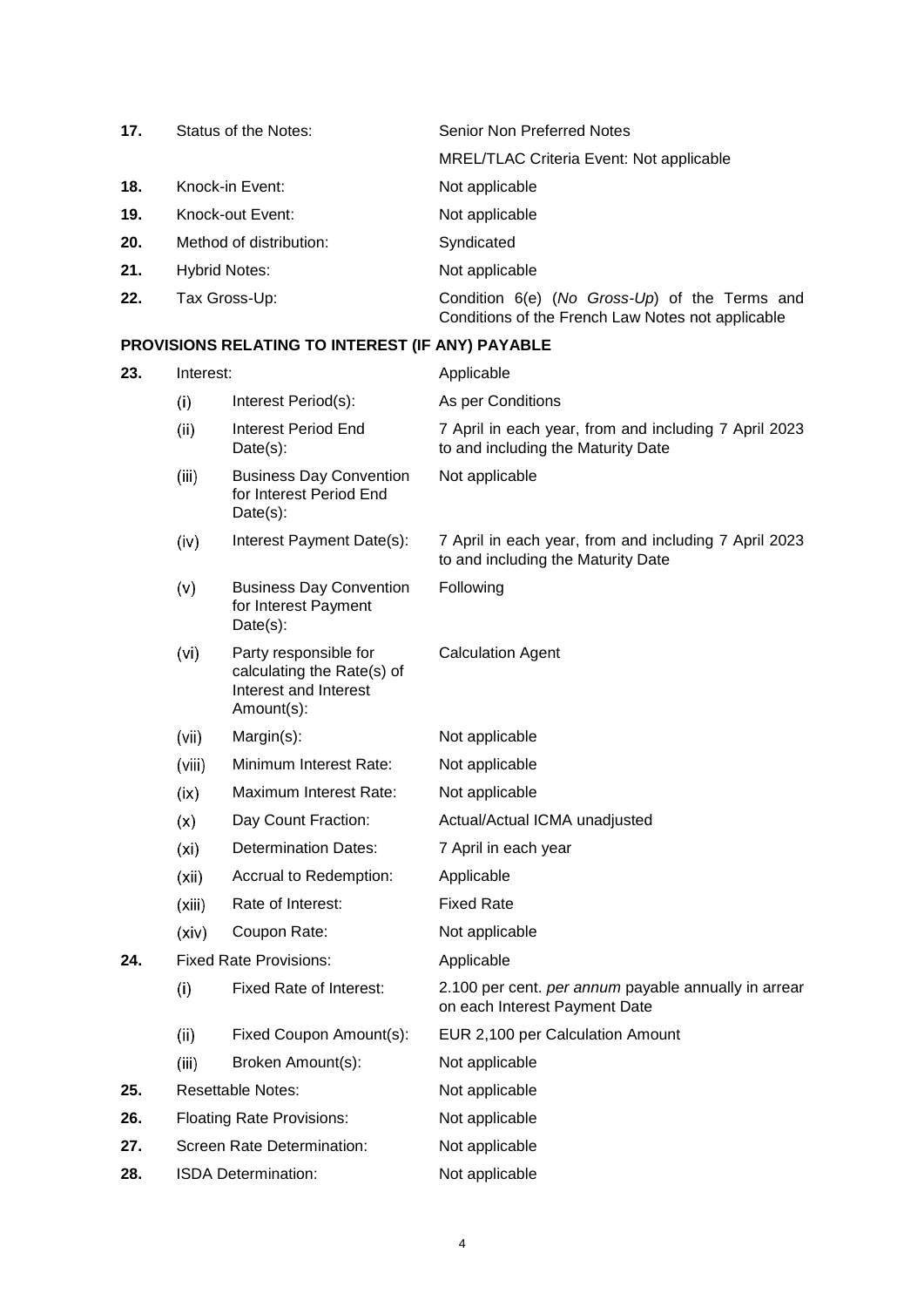| 29. | <b>FBF</b> Determination:<br>Not applicable                                                                                                                                                                 |                |  |
|-----|-------------------------------------------------------------------------------------------------------------------------------------------------------------------------------------------------------------|----------------|--|
| 30. | Zero Coupon Provisions:                                                                                                                                                                                     | Not applicable |  |
| 31. | Index Linked Interest Provisions:                                                                                                                                                                           | Not applicable |  |
| 32. | Share Linked/ETI Share Linked<br>Interest Provisions:                                                                                                                                                       | Not applicable |  |
| 33. | Inflation Linked Interest Provisions:<br>Not applicable                                                                                                                                                     |                |  |
| 34. | Commodity Linked Interest<br>Provisions:                                                                                                                                                                    | Not applicable |  |
| 35. | Fund Linked Interest Provisions:                                                                                                                                                                            | Not applicable |  |
| 36. | <b>ETI Linked Interest Provisions:</b>                                                                                                                                                                      | Not applicable |  |
| 37. | Foreign Exchange (FX) Rate<br>Linked Interest Provisions:                                                                                                                                                   | Not applicable |  |
| 38. | Underlying Interest Rate Linked<br>Interest Provisions:                                                                                                                                                     | Not applicable |  |
| 39. | <b>Additional Business Centre(s)</b><br>(Condition 3(f) of the Terms and<br>Conditions of the English Law<br>Notes or Condition 3(f) of the<br>Terms and Conditions of the<br>French Law Notes, as the case | TARGET2        |  |

# **PROVISIONS RELATING TO REDEMPTION**

may be):

| 40. | Final Redemption:                                              | Calculation Amount x 100 per cent. |
|-----|----------------------------------------------------------------|------------------------------------|
| 41. | Final Payout:                                                  | Not applicable                     |
| 42. | <b>Automatic Early Redemption:</b>                             | Not applicable                     |
| 43. | <b>Issuer Call Option:</b>                                     | Not applicable                     |
| 44. | Noteholder Put Option:                                         | Not applicable                     |
| 45. | Aggregation:                                                   | Not applicable                     |
| 46. | Index Linked Redemption Amount:                                | Not applicable                     |
| 47. | Share Linked/ETI Share Linked<br><b>Redemption Amount:</b>     | Not applicable                     |
| 48. | Inflation Linked Redemption<br>Amount:                         | Not applicable                     |
| 49. | <b>Commodity Linked Redemption</b><br>Amount:                  | Not applicable                     |
| 50. | Fund Linked Redemption Amount:                                 | Not applicable                     |
| 51. | <b>Credit Linked Notes:</b>                                    | Not applicable                     |
| 52. | <b>ETI Linked Redemption Amount:</b>                           | Not applicable                     |
| 53. | Foreign Exchange (FX) Rate<br><b>Linked Redemption Amount:</b> | Not applicable                     |
| 54. | Underlying Interest Rate Linked<br><b>Redemption Amount:</b>   | Not applicable                     |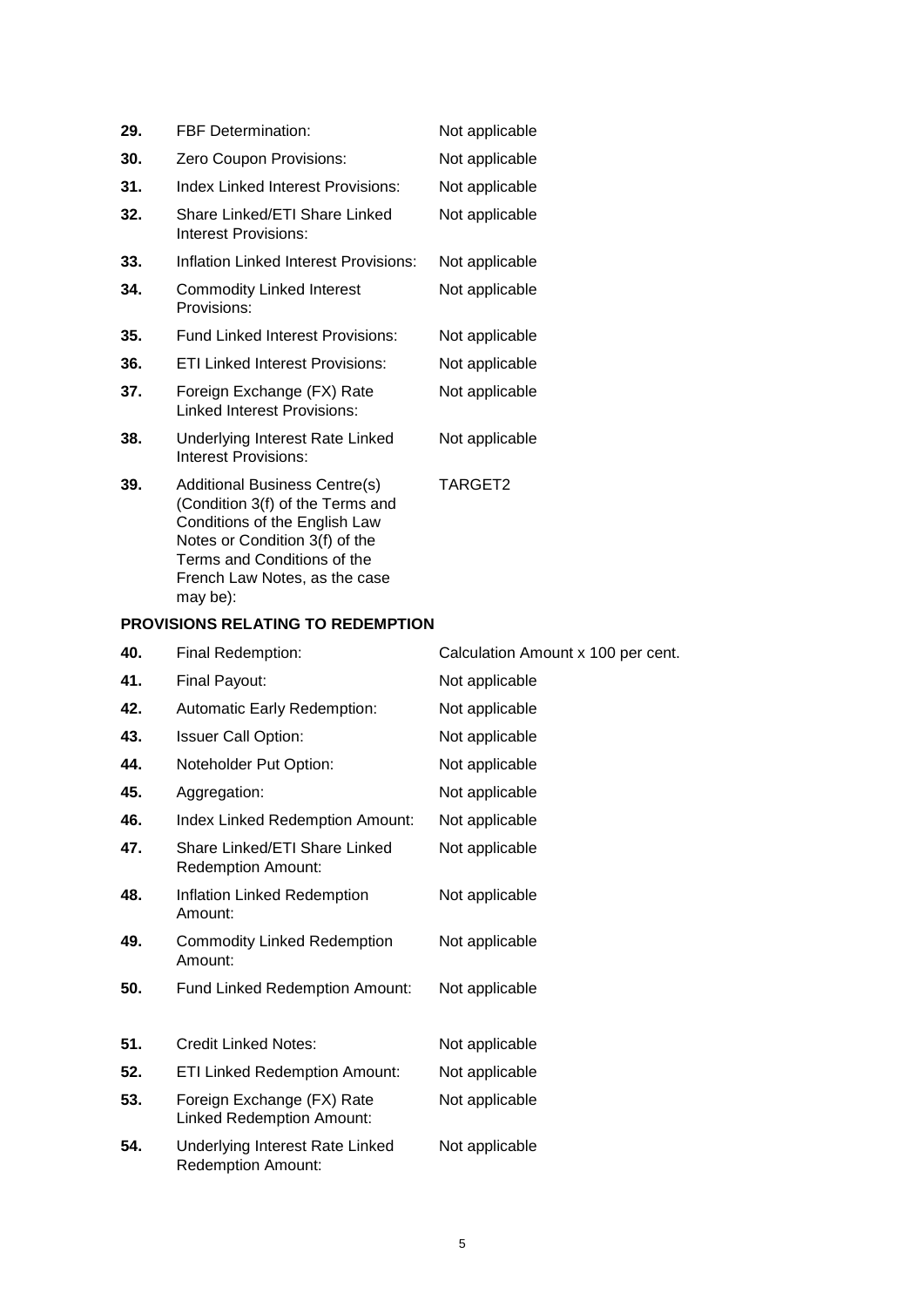| 55. | Default<br>for<br>Senior<br>Events<br>οf<br><b>Preferred Notes:</b>                                                                                                                                                                                                                                                                                                                                      | Not applicable                                                                     |
|-----|----------------------------------------------------------------------------------------------------------------------------------------------------------------------------------------------------------------------------------------------------------------------------------------------------------------------------------------------------------------------------------------------------------|------------------------------------------------------------------------------------|
| 56. | Administrator/Benchmark Event:                                                                                                                                                                                                                                                                                                                                                                           | Not applicable                                                                     |
| 57. | Early Redemption Amount(s):                                                                                                                                                                                                                                                                                                                                                                              | Article 45b2(b) BRRD: Not applicable                                               |
|     |                                                                                                                                                                                                                                                                                                                                                                                                          | <b>Final Redemption Amount</b>                                                     |
| 58. | Provisions applicable to Physical<br>Delivery:                                                                                                                                                                                                                                                                                                                                                           | Not applicable                                                                     |
| 59. | Variation of Settlement:                                                                                                                                                                                                                                                                                                                                                                                 |                                                                                    |
|     | (i)<br>Issuer's option to vary<br>settlement:                                                                                                                                                                                                                                                                                                                                                            | The Issuer does not have the option to vary settlement<br>in respect of the Notes. |
|     | (ii)<br>Variation of Settlement of<br><b>Physical Delivery Notes:</b>                                                                                                                                                                                                                                                                                                                                    | Not applicable                                                                     |
| 60. | <b>CNY Payment Disruption Event:</b>                                                                                                                                                                                                                                                                                                                                                                     | Not applicable                                                                     |
|     | <b>GENERAL PROVISIONS APPLICABLE TO THE NOTES</b>                                                                                                                                                                                                                                                                                                                                                        |                                                                                    |
| 61. | Form of Notes:                                                                                                                                                                                                                                                                                                                                                                                           | <b>Bearer Notes</b>                                                                |
|     | New Global Note:                                                                                                                                                                                                                                                                                                                                                                                         | No                                                                                 |
|     |                                                                                                                                                                                                                                                                                                                                                                                                          | <b>Dematerialised Notes</b>                                                        |
|     |                                                                                                                                                                                                                                                                                                                                                                                                          | Bearer dematerialised form (au porteur)                                            |
| 62. | Financial Centre(s) or other special<br>provisions relating to Payment<br>Days for the purposes of<br>Condition 4(a):                                                                                                                                                                                                                                                                                    | TARGET2                                                                            |
| 63. | Talons for future Coupons or<br>Receipts to be attached to<br>definitive Notes (and dates on<br>which such Talons mature):                                                                                                                                                                                                                                                                               | No                                                                                 |
| 64. | Details relating to Partly Paid<br>Notes: amount of each payment<br>comprising the Issue Price and<br>date on which each payment is to<br>be made and, if different from<br>those specified in the Temporary<br>Bearer Global Note or Permanent<br>Bearer Global Note, consequences<br>of failure to pay, including any right<br>of the Issuer to forfeit the Notes<br>and interest due on late payment: | Not applicable                                                                     |
| 65. | Details relating to Notes<br>redeemable in instalments: amount<br>of each instalment, date on which<br>each payment is to be made:                                                                                                                                                                                                                                                                       | Not applicable                                                                     |
| 66. | Redenomination, renominalisation<br>and reconventioning provisions:                                                                                                                                                                                                                                                                                                                                      | Not applicable                                                                     |
| 67. | Masse (Condition 12 of the Terms<br>and Conditions of the French Law<br>Notes):                                                                                                                                                                                                                                                                                                                          | Contractual representation of Noteholders/No Masse<br>shall apply.                 |
| 68. | Governing law:                                                                                                                                                                                                                                                                                                                                                                                           | French law                                                                         |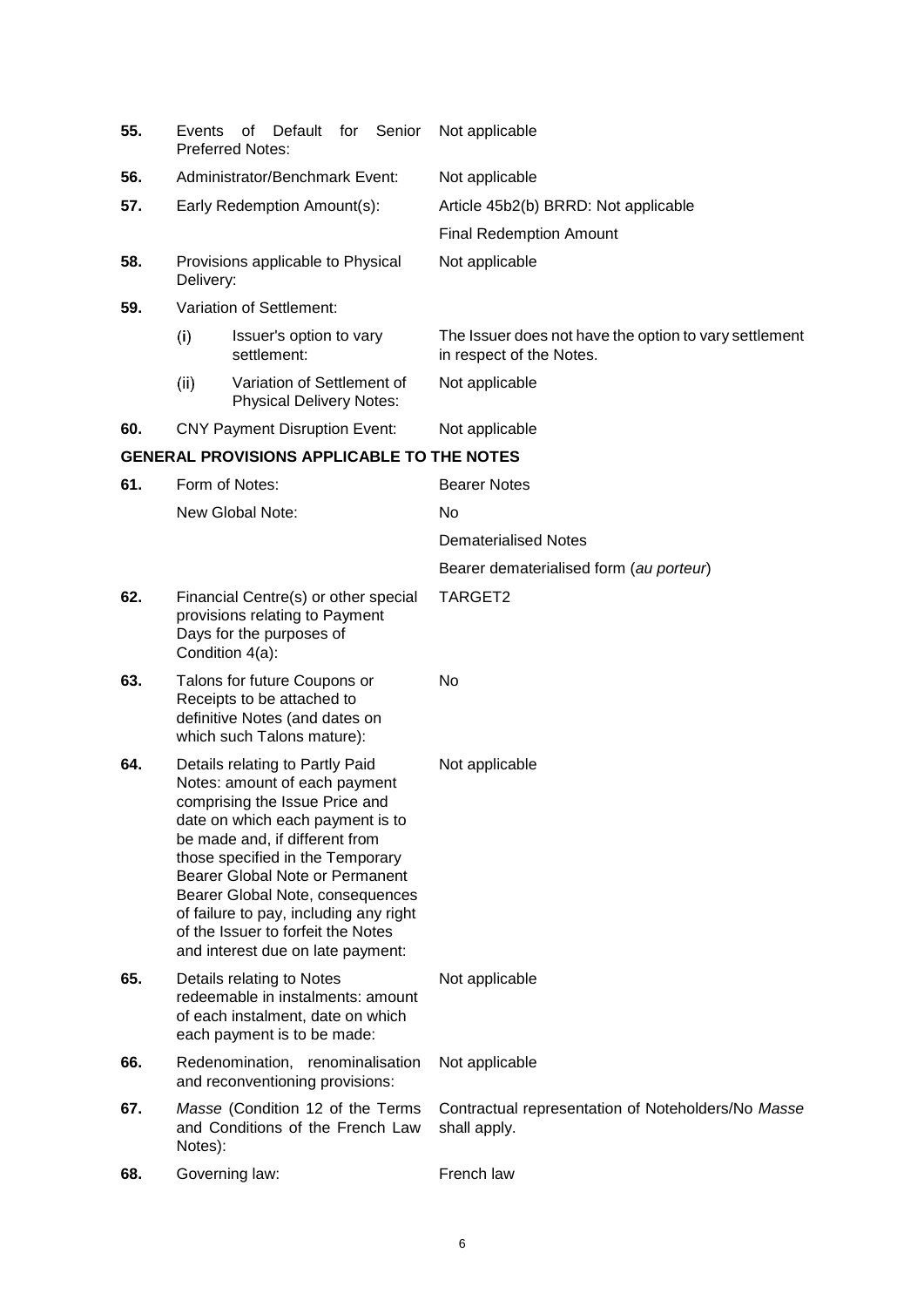|     | <b>DISTRIBUTION</b>                             |                                                |                                                                                                                           |
|-----|-------------------------------------------------|------------------------------------------------|---------------------------------------------------------------------------------------------------------------------------|
| 70. | (i)                                             | If syndicated, names of                        |                                                                                                                           |
|     |                                                 | Managers (specifying Lead<br>Manager):         | <b>Lead Manager</b>                                                                                                       |
|     |                                                 |                                                | <b>BNP Paribas</b>                                                                                                        |
|     |                                                 |                                                | <b>Joint Lead Managers</b>                                                                                                |
|     |                                                 |                                                | ABN AMRO Bank N.V.                                                                                                        |
|     |                                                 |                                                | Danske Bank A/S                                                                                                           |
|     |                                                 |                                                | Erste Group Bank AG                                                                                                       |
|     |                                                 |                                                | ING Bank N.V., Belgium branch                                                                                             |
|     |                                                 |                                                | Skandinaviska Enskilda Banken AB (publ)                                                                                   |
|     |                                                 |                                                | <b>Co-Lead Managers</b>                                                                                                   |
|     |                                                 |                                                | <b>KBC Bank NV</b>                                                                                                        |
|     |                                                 |                                                | Nykredit Bank A/S                                                                                                         |
|     |                                                 |                                                | OP Corporate Bank plc                                                                                                     |
|     | (ii)                                            | Stabilisation Manager (if<br>any):             | <b>BNP Paribas</b>                                                                                                        |
|     | (iii)                                           | If non-syndicated, name of<br>relevant Dealer: | Not applicable                                                                                                            |
| 71. |                                                 | U.S. Selling Restrictions:                     | Reg. S Compliance Category 2;<br>TEFRA<br>Not<br>applicable                                                               |
| 72. |                                                 | Non-Exempt Offer:                              | Not applicable                                                                                                            |
| 73. | Prohibition of Sales to<br>Retail<br>Investors: |                                                | Prohibition of Sales to EEA Retail Investors:                                                                             |
|     |                                                 |                                                | Applicable                                                                                                                |
|     |                                                 |                                                | Prohibition of Sales to UK Retail Investors:                                                                              |
|     |                                                 |                                                | Applicable                                                                                                                |
| 74. | <b>United States Tax Considerations</b>         |                                                | The Notes are not Specified Securities for the purpose<br>of Section 871(m) of the U.S. Internal Revenue Code<br>of 1986. |

**69.** Calculation Agent: BNP Paribas Securities Services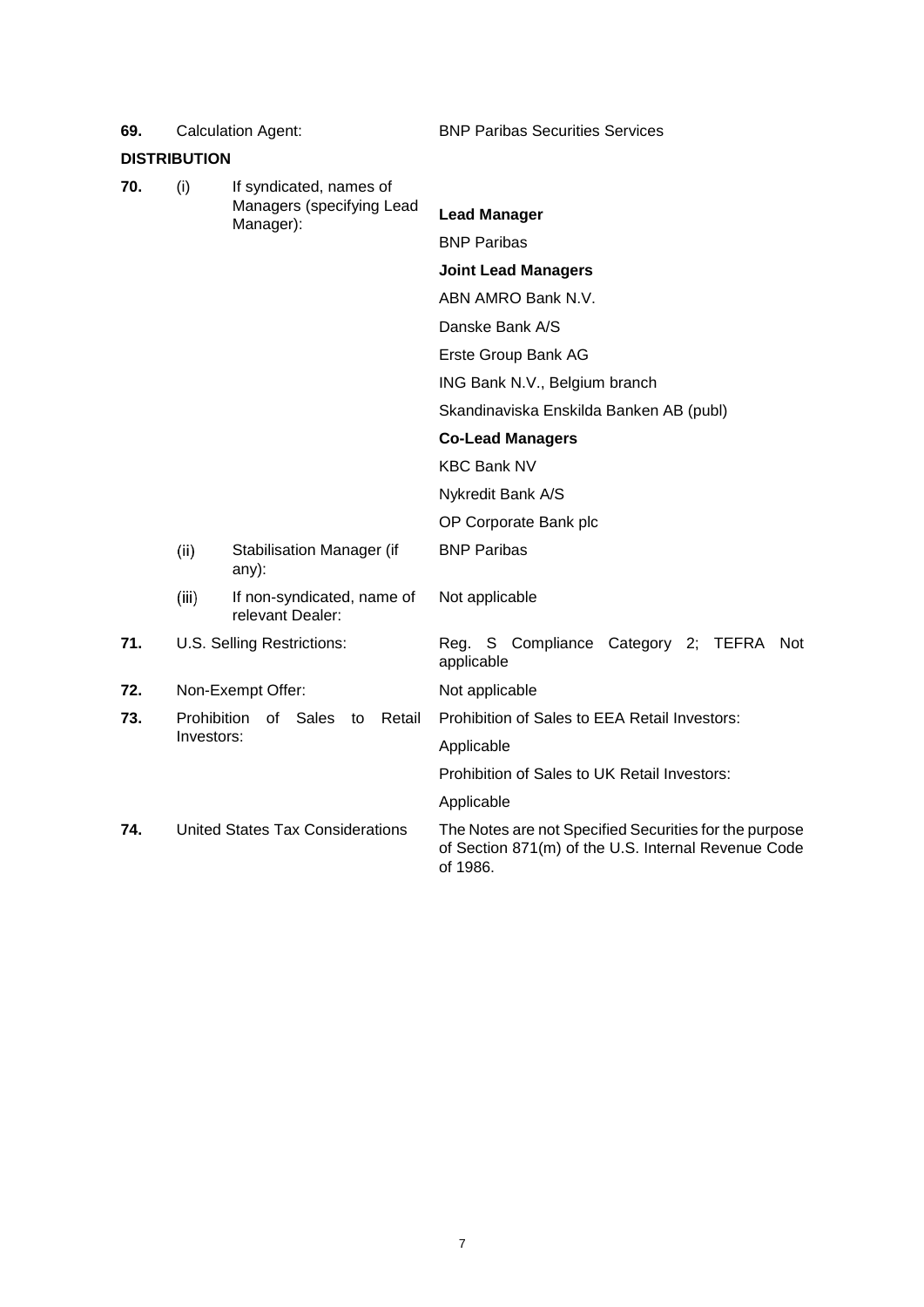### **RESPONSIBILITY**

The Issuer accepts responsibility for the information contained in these Final Terms.

Signed on behalf of the Issuer:

By:  $\_\_$ 

Duly authorised

 $\frac{1}{\sqrt{2}}\int_0^{\infty}1^{\frac{1}{2}}\left( \frac{1}{\sqrt{2}}\right) ^2\left( \frac{1}{\sqrt{2}}\right) ^{\frac{1}{2}}\left( \frac{1}{\sqrt{2}}\right) ^{\frac{1}{2}}\left( \frac{1}{\sqrt{2}}\right) ^{\frac{1}{2}}\left( \frac{1}{\sqrt{2}}\right) ^{\frac{1}{2}}\left( \frac{1}{\sqrt{2}}\right) ^{\frac{1}{2}}\left( \frac{1}{\sqrt{2}}\right) ^{\frac{1}{2}}\left( \frac{1}{\sqrt{2}}\right) ^{\frac{1}{2}}\left( \frac{$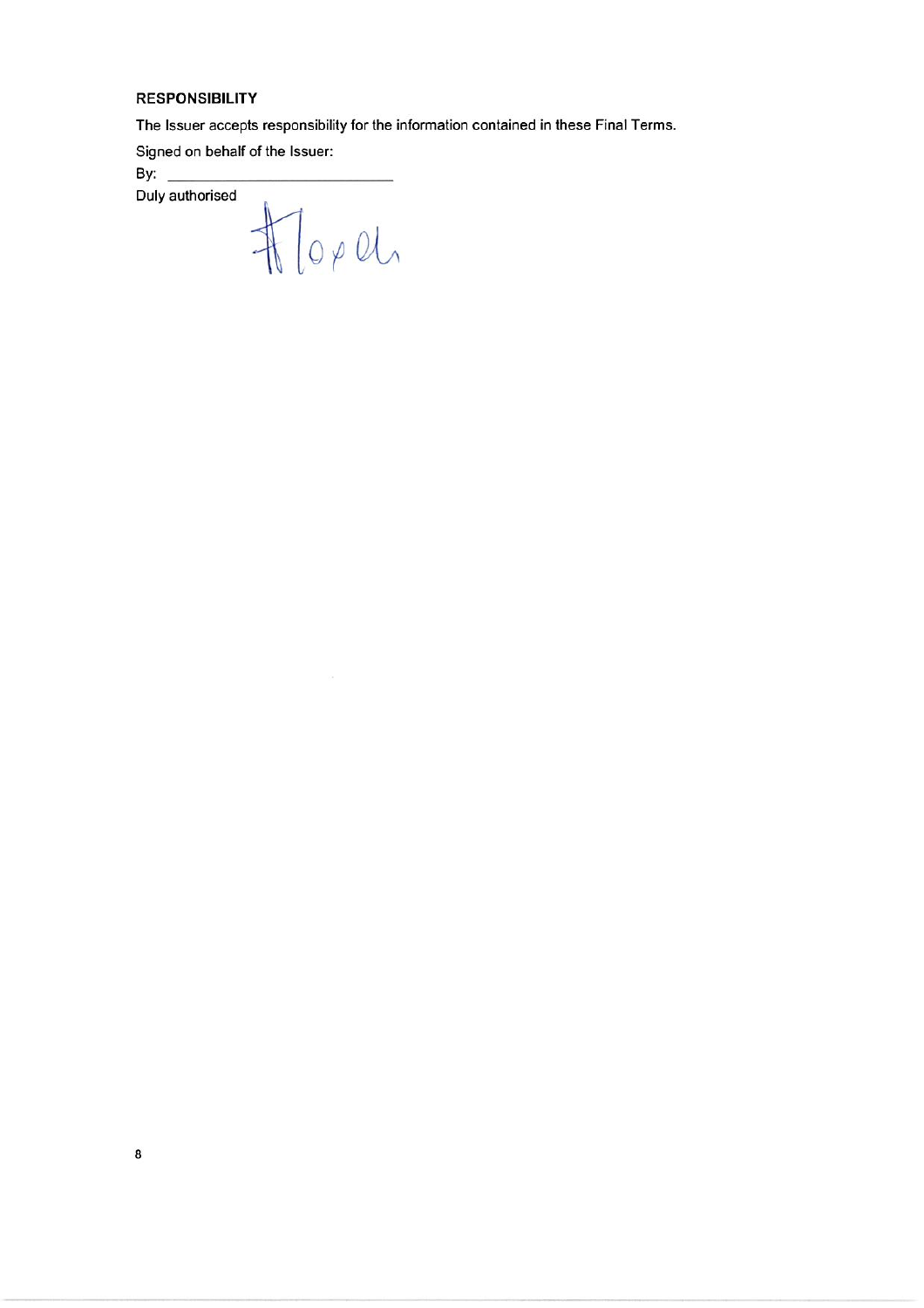### **PART B – OTHER INFORMATION**

### **1. Listing and Admission to trading**

- (i) Listing and admission to trading: Application will be made by the Issuer (or on its behalf) for the Notes to be admitted to trading on
- (ii) Estimate of total expenses related to admission to trading:

EUR 8,500

### **2. Ratings**

Ratings: The Notes to be issued are expected to be rated:

Euronext Paris with effect from or on 7 April 2022.

- Baa1 by Moody's France SAS ("**Moody's**"),

- A- by S&P Global Ratings Europe Limited, France Branch ("**S&P**")

- A+ by Fitch Ratings Ireland Limited ("**Fitch**") and

- A (High) by DBRS Ratings GmbH ("**DBRS**").

Each of Moody's, S&P, Fitch and DBRS is established in the European Union and is registered under Regulation (EC) No. 1060/2009 (as amended) (the "**CRA Regulation**") or under the CRA Regulation as it forms part of UK domestic law by virtue of the European Union (Withdrawal) Act 2018.

According to Moody's' definitions, obligations rated 'Baa' are judged to be medium-grade and subject to moderate credit risk and as such may possess certain speculative characteristics. The modifier 1 indicates that the obligation ranks in the higher end of its generic rating category.

According to S&P's definitions, an obligation rated 'A' is somewhat more susceptible to the adverse effects of changes in circumstances and economic conditions than obligations in higher-rated categories. However, the obligor's capacity to meet its financial commitments on the obligation is still strong. The addition of a plus (+) or minus (-) sign shows relative standing within the rating categories.

According to Fitch's definitions, 'A' ratings denote expectations of low default risk. The capacity for payment of financial commitments is considered strong. This capacity may, nevertheless, be more vulnerable to adverse business or economic conditions than is the case for higher ratings. The modifier "+" is appended to denote relative status within major rating categories.

According to DBRS' definitions, 'A' rating means good credit quality. The capacity for the payment of financial obligations is substantial, but of lesser credit quality than AA. The Issuer may be vulnerable to future events, but qualifying negative factors are considered manageable. All rating categories other